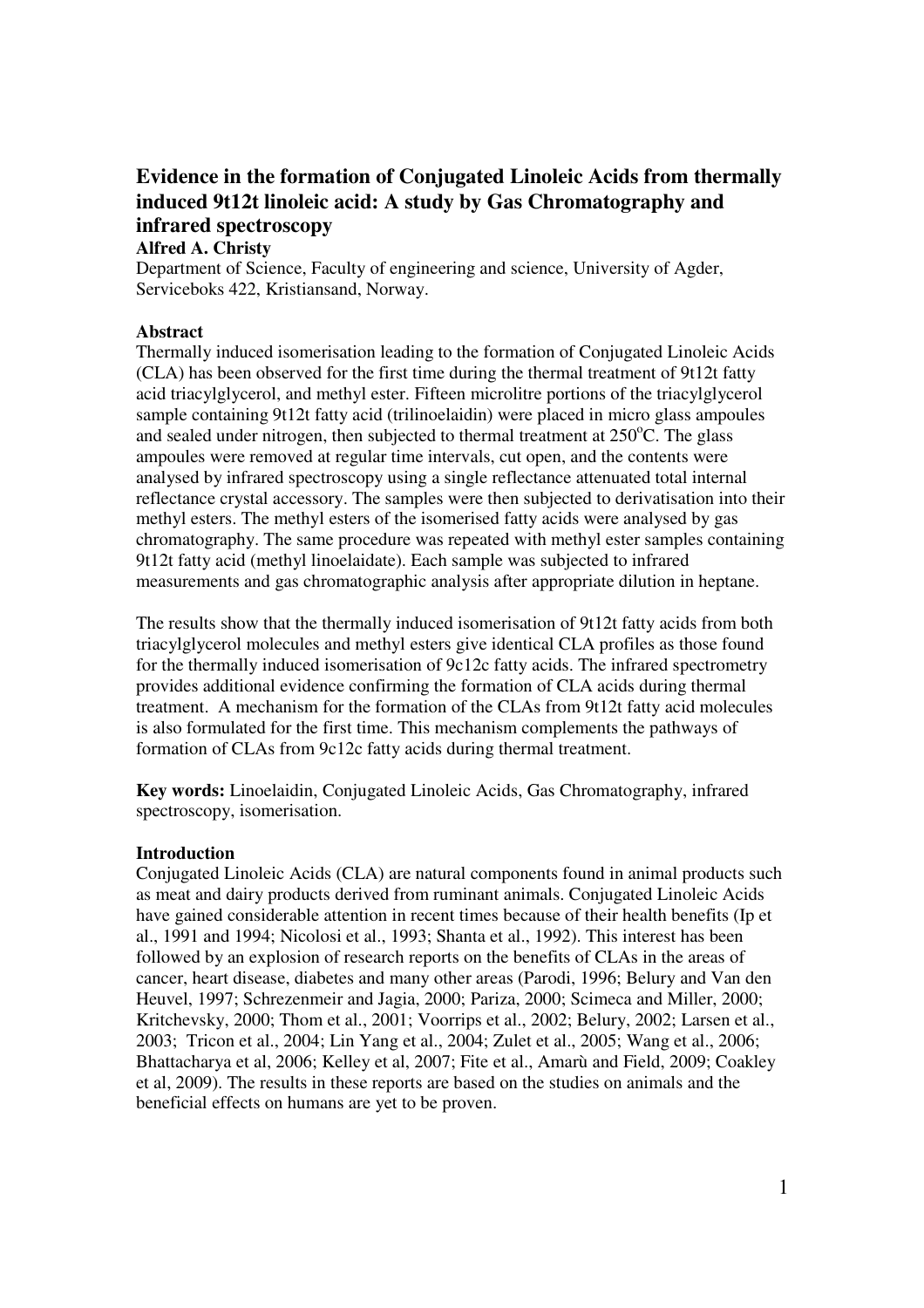The conjugated isomers in milk and fats are generally found in *trans/cis, cis/trans* and *trans/trans* forms. There are several conjugated linoleic acids present in milk and fat from the cud-chewing animals. Out of these 9c11t is the dominant conjugated linoleic acid. The second most abundant isomer is 7t9c if concentrates are fed to ruminants (Yurawecz et al., 1998), and 11t 13c if ruminants are pasture fed (Kraft et al., 2003). Among these, the isomer 9c11t is thought to be the most biologically active (Ip et al., 1991 amd 1994). The CLA isomers such as 9c11t and 10t12c can be found in hydrogenated vegetable oils (Cawood et al., 1983). The isomers 9c11t and 10t12c are formed in almost equal proportion in the alkali isomerised methyl linoleate (Berdeaux et al., 1996). The concentrations of the other isomers are negligible in the alkali isomerised methyl linoleate (Berdeaux et al., 1996).

The interest in conjugated linoleic acids in recent years has led to an increase in the investigation into the formation chemistry of the acids. The study of the chemistry of conjugated linoleic acids goes back more than a half a century to the investigation of the rearrangement of the 1,4 double bonds in polyolefinic compounds. The rearrangement was shown to occur during auto oxidation of poyolefins (Bolland and Koch, 1945; Farmer et al., 1943) and treatment in the presence of nickel catalyst (Bailey, 1945; Radlove et al., 1946) or in the presnce of alkali at high temperatures ( Moore, 1939; Kass and Burr; 1939). Nichols and his co-workers (Nichols et al., 1951) showed that the isomerisation of linoleic acid to CLAs could be achieved by alkali isomerisation at high temperatures. Furthermore, with available literature and analytical methodology, UV spectrometry, they were able to show that the predominant products in the alkali isomerisation were 9c11t and 10t12c CLAs. In adition to this they were able to formulate a mechanism for the formation of conjugated double bonds. With sophisticated analytical techniques, several reseachers have confirmed the fact that the main products formed in the alkali isomerization of 9c12c fatty acid were indeed 9c11t and 10t12c. Nichols and his co-workers (Nichols et al., 1951) have also used theoretical considerations and predicted the formation of conjugated linoleic acids from the *cis/trans* isomers of methylene interrupted 9,12 linoleic acids.

Recent investigations have given us insight into the chemistry of conjugated linoleic acids. The chemistry and mechanisms related to the formation of CLAs are studied in depth. Berdeaux et al. (Berdeaux et al., 1998) have shown a simple method for the preparation of 9c11t and 10t12c in large quantities. In their work, they have clearly illustrated that the alkali isomerisation time and quantity of methyl linoleate used in the isomerisation are important factors that determine the composition of the CLA isomers formed. Destaillats and Angers have shown in their report (Deataillats and Angers, 2002) that the CLA acids 9c11t and 10t12c undergo [1,5] sigmatropic rearrangements to 8t10c and 11c13t respectively when they were subjected to high temperatures. Using these isomers of CLAs, they have identified the formation of CLA fatty acids in heated oils and methyl linoleate. In another report, Deataillats and Angers (Deataillats and Angers, 2003) have demonstrated that the whole series of CLA isomers could be produced starting from a mixture of 9c11t and 10t12c isomers. They (Deataillats and Angers, 2005) have again in one of their recent reports shown the formation of CLAs from the thermal induction of linoleic acid. They have also formulated a free radical and [1,3] sigmatropic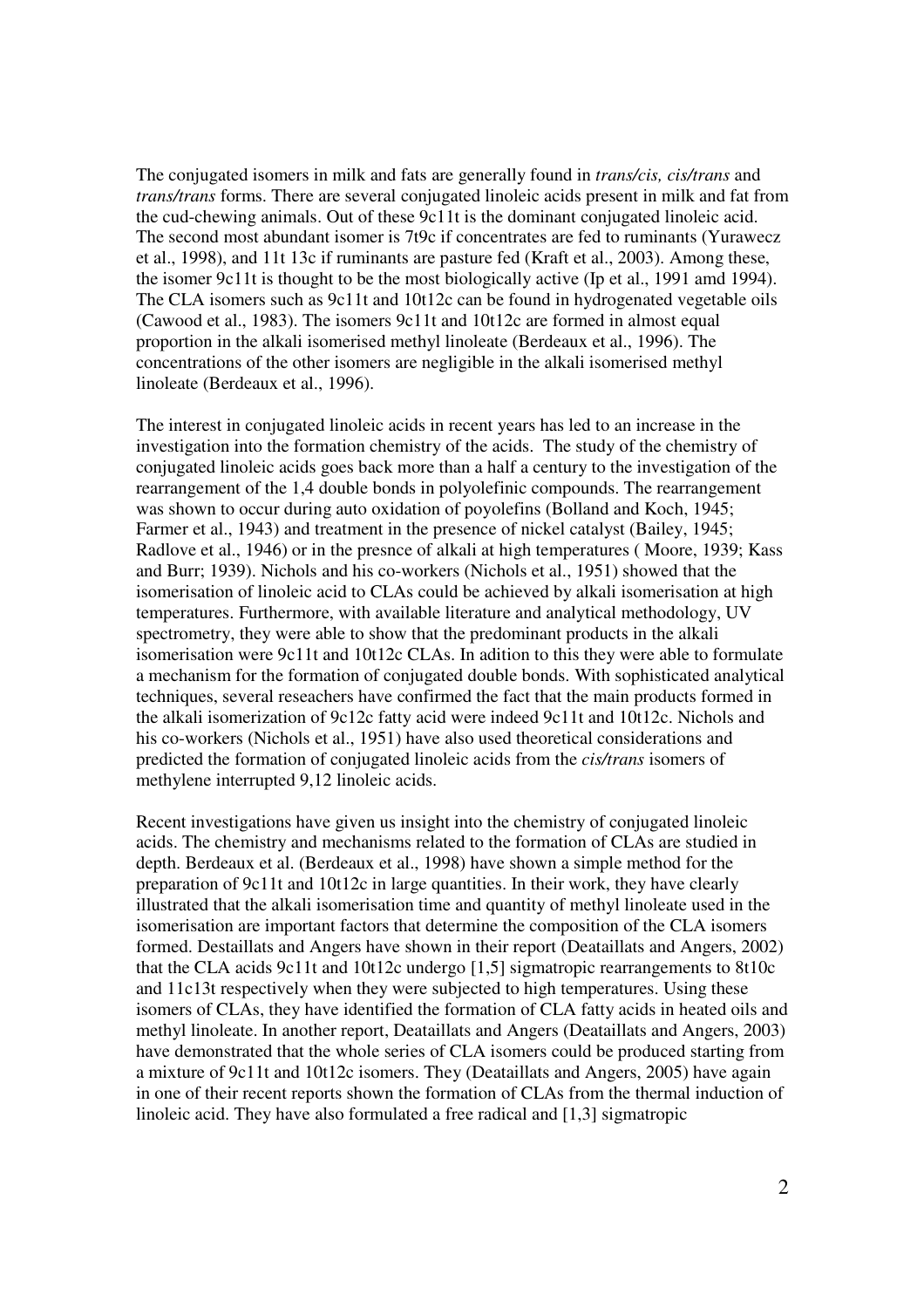rearrangement mechanisms to explain the formation of CLAs in the heated methyl ester sample of 9c12c LA under innert conditions and oxidative conditions.

At the same time Kramer et al. (Kramer et al., 2004) have contributed in the analytical methodology of CLAs. They have compared conditions regarding the analysis of CLAs and given guidelines. A proper analytical methodology is an important tool in the analysis and study of the chemistry of CLAs. Furthermore, separation of CLA isomers, their identification and quantification are important in understanding the reaction pathways and formulating a mechanism for the isomerisation.

To this respect infrared spectroscopy can also play an important role. CLAs with *cis, trans* and *trans, cis* configurations give rise to two specific absorptions around 946 and 986 cm<sup>-1</sup>. These absorptions arise due to the  $=CH$  out of plane deformation vibration (Mossoba et al., 1991). The CH out of plane deformation vibration of the *tt* (*trans, trans*) isomers absorb around 982 cm-1 and, *cis-cis* isomers do not absorb in this region. Furthermore, the =CH deformation vibrations of the methylene interupted *cis-trans, trans-cis* and *trans-trans* linoleic acid isomers absorb around 969 cm<sup>-1</sup> (Mossoba et al., 1996; Belton et al., 1988; Dutton, 1974; Lancer and Emkem, 1988) which falls in between the two characteristic absorptions of the CLAs. This fact has been utilised in the simultaneous quantitative determination of isolated *trans,* and CLAs in oils and fats (Christy et al., 2003). The presence of absorption peaks at 946 and 982 cm<sup>-1</sup> of the fatty acids formed during the isomerisation is a clear indication of the formation of CLA isomers.

The formation of CLAs during the alkali isomerisation of conjugated linoleic acids, subjecting the CLAs formed to higher temperatures to induce sigmatropic rearrangements and using selenium catalyst to obtain geometrical isomers of CLAs are now well known facts. However, the chemistry of formation of CLAs is not complete until all the possible pathways are explored and studied.

The aim of this paper is to demonstrate for the first time that the formation of CLAs can also be induced through the thermal treatment of 9t12t fatty acid. Furthermore, the mechanisms involving the formation of CLAs from the 9t12t fatty acid are also formulated. This finding will complement the possible pathways of CLAs formation and complete the mchanistic formulations already published in the literature.

#### **Experimental**

#### *Samples and methods*

The triacylglycerols and methyl esters of the 9c12c and 9t12t acids were purchased from Sigma Aldrich. The methyl esters containing the 9c11t and 10t12c (99%) and several other methyl esters of fatty acids were purchased from Larodan Chemicals, Sweden.

The heating experiments were carried out in micro glass ampoules. Several glass ampoules of length 4 cm were made from glass tubes of 1.5 mm internal diameter and a wall thickness of 1 mm. A propane oxygen flame was used to melting one of the ends of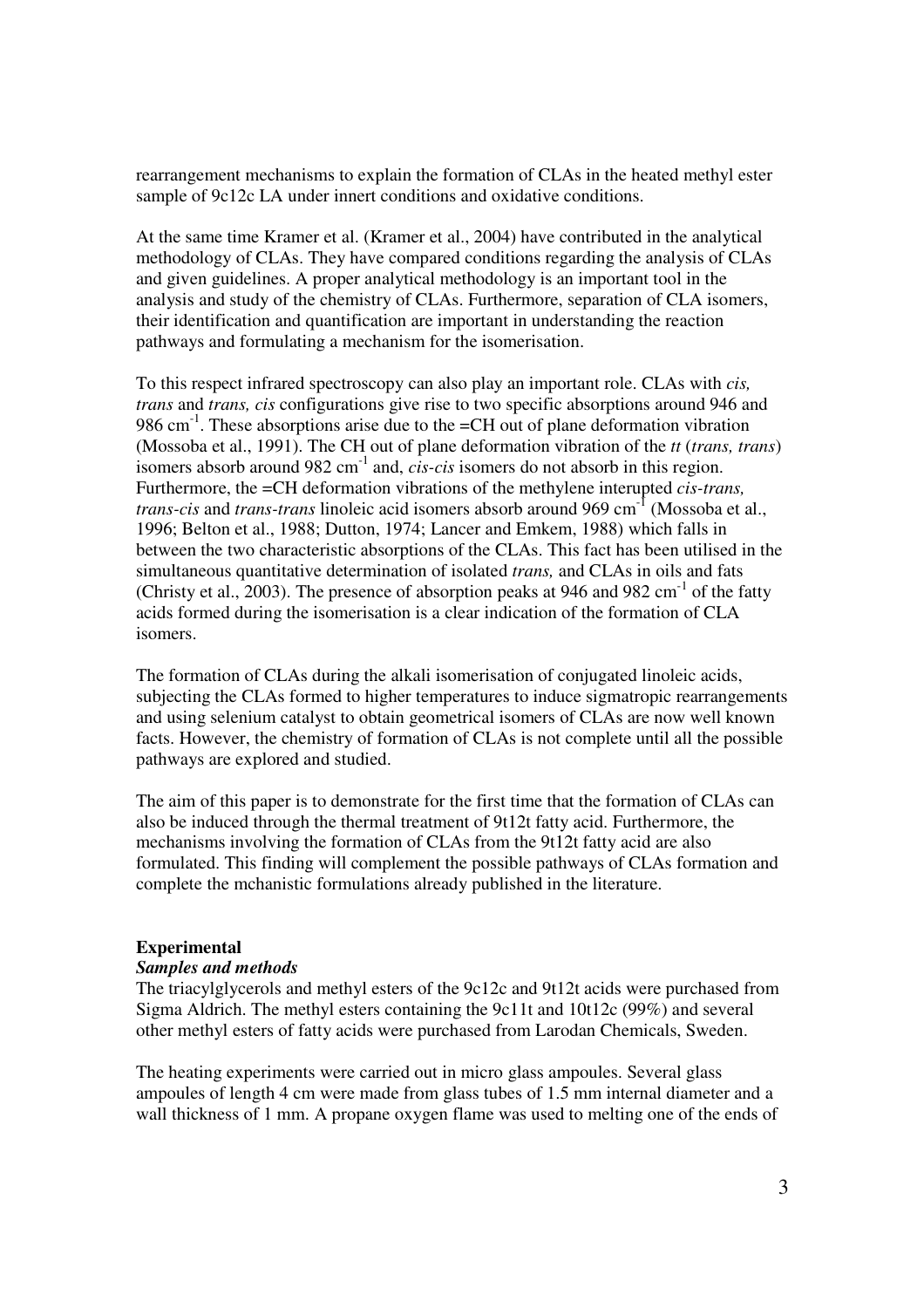each glass tube. 15 µl portions of the triacylglycerol containing the 9t12t fatty acid were injected in the tubes using a plastic syringe. Air in the remaining part of the glass tubes was flushed by a weak nitrogen flow and the glass tube end was melted and sealed. It is important to keep the glass tubes free of air. In the presence of air, the samples undergo oxidation and polymerisation. A second set of samples were prepared with the triacylglycerol containing 9c12c LA and a third set with methyl ester of 9t12t LA. The sealed glass tubes were then placed in a short 5 ml glass vial and placed in a chromatographic oven set at  $250^{\circ}$ C. The glass tubes were removed at regular time intervals.

## *Infrared spectroscopic measurements*

Each glass tube was cut open and a portion of the sample was used to measure the representative infrared spectrum. A Perkin Elmer Spectrum One FT-IR spectrometer equiped with a Harrick single reflectance ATR accessory and lead glycine sulphate detector was used in measuring the infrared spectra. The accessory requires only a thin layer of sample on the crystal to acquire the infrared spectrum. The sample was spread on the ATR crystal using the blunt side of a capillary glass tube. A background spectrum was scanned in the range of 4000-600 cm<sup>-1</sup> before the application of a sample. A total of  $30$  scans at a resolution of  $4 \text{ cm}^{-1}$  were then measured on each sample. The samples from the experiment were measured immediately after their removal from the oven. The ATR crystal was washed with dichloromethane and acetone after each measurement. The same procedure was repeated for the thermally induced 9c12c LAs and samples with methyl ester of the 9t12t LAs.

All the infrared spectra were saved in absorbance format. The spectra were then doubly derivated and used in the quantitative analysis. Second derivatives of the spectra in the region 1000-900 cm-1 where the CLAs and all the *trans* LAs absorb were used for qualitative identification of the presence of CLAs in the heated mixtures.

#### *Gas chromatographic analysis*

The remaining triacylglycerol samples containing 9t12t fatty acid in the tubes after the infrared analysis were subjected to derivatisation. Each glass tube containing the sample was cut just above the liquid mark and crushed inside a 15 mL test tube. A solution of 0.5 M sodium hydroxide in methanol (2 ml) was then added to each test tube. The test tubes containing the mixtures were then placed in a water bath at  $60^{\circ}$ C for 15 min. After cooling, each test tube was added 2 mL of  $BF_3/methanol$  and placed in the water bath again for 10 min. Each test tube was then added 2 mL of a saturated solution of NaCl and 1 mL heptane. The tubes were shaken to aid separation and dissolution of the FAMEs in the heptane layer. The glass tubes were allowed to stand for a few minutes, the upper heptane layers removed and then dried by the addition of anhydrous magnesium sulphate. The separated dried heptane layers were then carefully extracted and placed in small brown vials and kept in the dark for GC analysis. The same procedure was adopted with samples containing the triacylglycerol of 9c12c fatty acid. Methyl ester samples of the 9t12t fatty acid from the thermal treatment were diluted in heptane for GC analysis.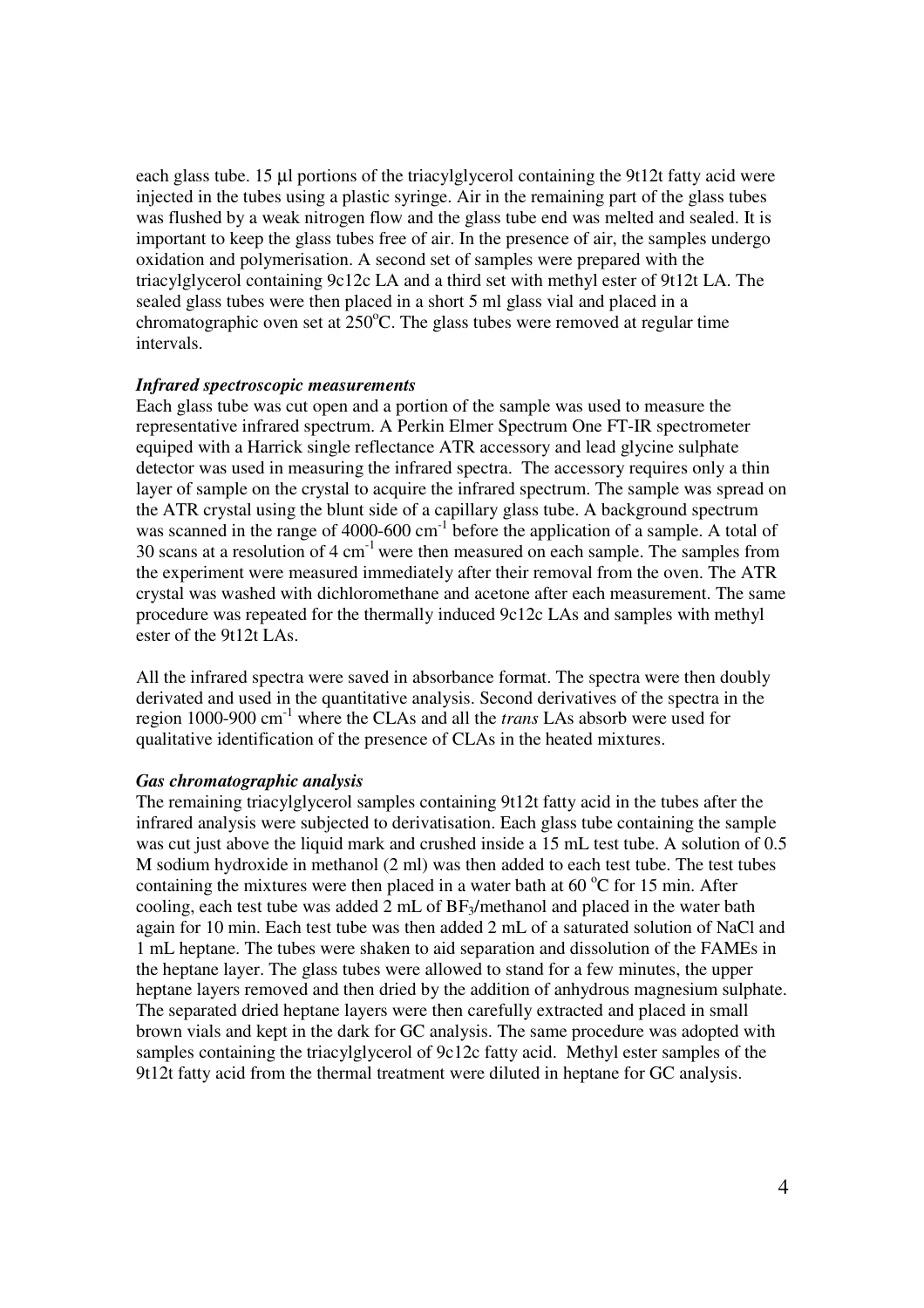The GC analysis was carried out by using a Hewlett Packard 5890 gas chromatograph. A 100 m capillary column with 0.25 mm internal diameter coated with 0.20 µm thick 90% bis-(cyanopropyl)-methyl polysiloxane stationary phase with small amount of phenyl groups in the backbone of the polymer (HP 88) was used in the separation of the methyl esters of the fatty acid isomers. A temperature program with initial temperature  $150^{\circ}$ C with equilibration time of 1 minute, then a temperature gradient of 5  $\degree$ C/min up to 180 $\degree$ C. After a time of 50 min at 180 $^{\circ}$ C another teperature gradient of 5  $^{\circ}$ C/min was used to bring the final temperature to 220  $^{\circ}$ C. The final time at 220  $^{\circ}$ C was 30 minutes.

The peak identification was carried out by comparing the reported conjugated linoleic acid profiles formed during the thermal treatment of the methyl esters containing 9c12c acids in the literature (Eulitz et al., 1999) and using standards.

## **Results and discussion**

## *Infrared spectroscopy*

The infrared spectra measured on the samples taken after heat treatment are shown in Fig. 1 for methyl linoelaidate, trilinoelaidin and trilinolein. The infrared absorptions arising from the functional groups in LAs and CLAs are shown in table 1. The figures clearly show the variation of the peak at  $969 \text{ cm}^{-1}$  of the samples during the thermal treatment. The intensity of this peak decreases in the samples containing 9t12t fatty acids and increases in the sample containing 9c12c fatty acid molecules. Second derivatives of the spectral profiles in the region  $1000-900$  cm<sup>-1</sup> are shown in Fig. 2a for pure and heat treated trilinolein samples. The difference spectrum is shown in Fig. 2b. The peaks at 987 and 946 cm<sup>-1</sup> indicate the presence of CLAs in the heated sample. The peak at 969 cm<sup>-1</sup> indicates the presence of *t,c* or *c,t* or *t,t* LAs or mixture of these isomers. The blue shift in the first peak clearly indicates that the CLAs in the heated sample is a mixture of *c,t*/*t,c* and *t,t* isomers of CLAs with a high percentage of *t,t* isomers.

The infrared spectroscopy can be used in following the real concentration of trilinoelaidin during the heat treatment. Oils and fats during thermal treatment can undergo several changes that lead to several different products. The mono and poly unsaturated fatty acid molecules can isomerise to *trans* fatty acids or undergo oxidation and degrade into other products or undergo intra cyclisation or polymerization (Christy et al., 2009). The doubly derivated infrared profiles of the heated samples were used for this quantification purpose. The pure trilinoelaidin was used as the reference and the peak at 969 cm<sup>-1</sup> was used for quantitative determination of the remaining trilinoelaidin in the mixtures. The  $2<sup>nd</sup>$  derivatives of the infrared profiles of the heated samples in the region 1015-915 cm<sup>-1</sup> are shown in Fig 3. The length of the valley indicating the peak  $969 \text{ cm}^{-1}$  is measured from the zero line. This length is compared with the length of pure trilinoelaidin and the concentration of remaining trilinoelaidin in the sample is determined. After 10 days of thermal treatment, the concentration of trilinoelaidin reduces to 54%. A plot showing this decomposition is given in Fig. 4. The concentration profile of the 9t12t determined by infrared spectroscopy clearly indicates that the decrease in concentration is linear with heating time. This suggests that the degradation reaction might be of zeroeth order.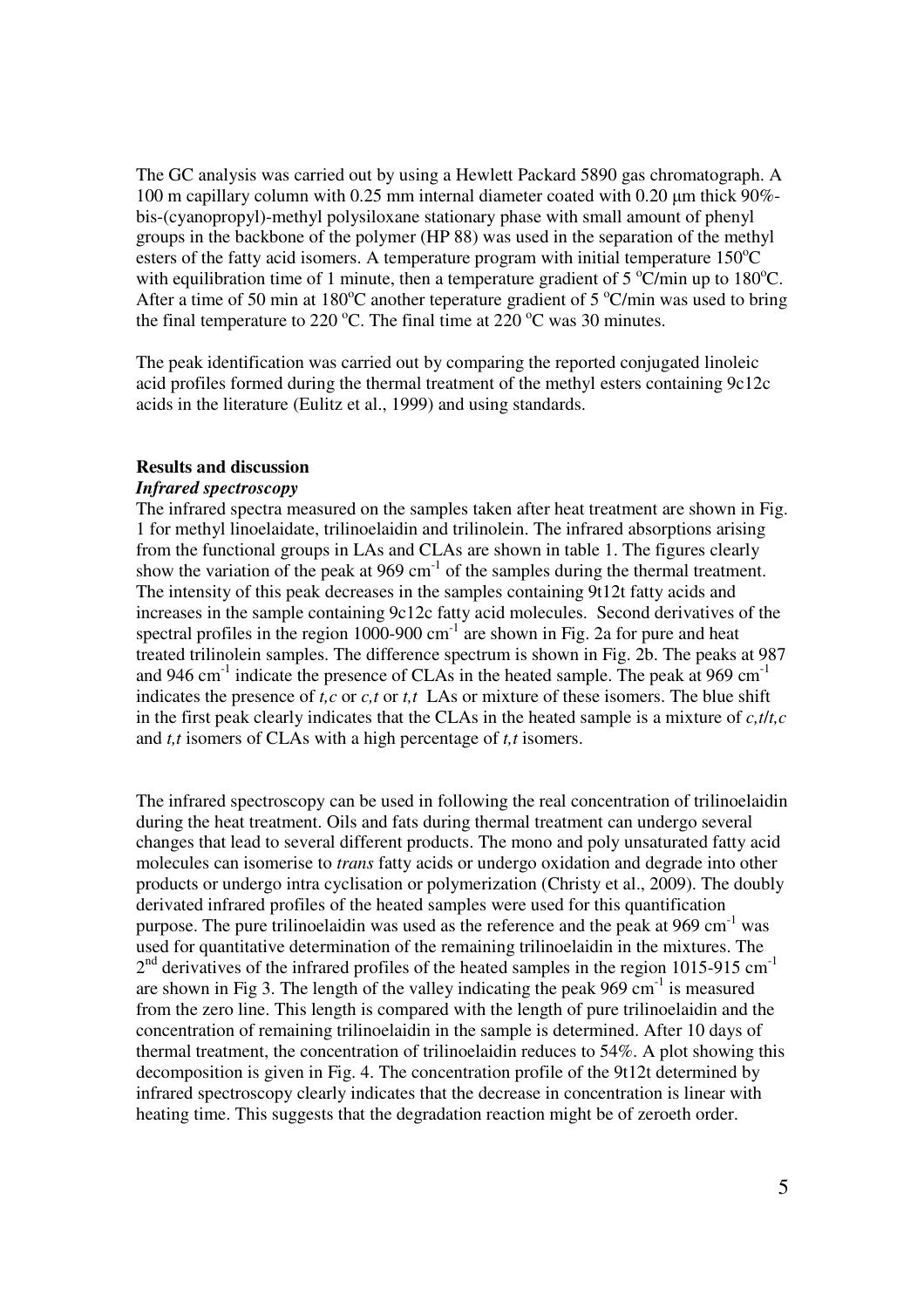## *Gas chromatography*

The gas chromatograms of the FAME of the heated trilinolein, trilinoelaidin and methyl linoelaidate are shown in Fig. 5,6 and 7 respectively. The main components are *t,c/c.t/t,t* isomers of LAs and CLAs. However, the proportions of these components are very different. The heated trilinolein sample isomerises to *c,t/t,c* isomers of LAs and these two isomers are in equal quantities. This proportion was observed in all the heated samples from Trilinolein. The formation of equal quantities of these isomers proves that the isomerisation of the 9,12 double bonds are equally probable and the double bonds are not perturbed by the carbonyl group lying in the acid unit or by any other neighbouring molecules or groups. Furthermore, the chromatograms of the heated trilinoelaidin have very small concentrations of *t.c/c.t/c,c* isomers of LAs indicating the stability of *t,t* isomer towards positional isomerisation.

The FAME profiles revealed by gas chromatography show only the fatty acids present in the thermally treated sample. These profiles exclude the degradation products, aldehydes and other compounds without an acidic group, because only the fatty acids in the triacylglycerol molecules and any other acid molecules formed during the degradation take part in the derivatisation process. As shown above under infrared spectroscopic analysis, trilinoelaidin undergoes degradation into other products. These products were not analysed in this work.

The parts of the chromatogram indicating the area where CLAs are eluted show that 9c12c and 9t12t LAs undergo isomerisation into CLAs. Parts of the chromatograms showing the profiles of the CLAs from heated samples of trilinolein, trilinoelaidin and methyl linoelaidate are shown in Fig.8. There is no doubt that the CLAs profiles are almost identical. The elution order of different CLAs is given in one of the chromatograms (Eulitz et al., 1999). The progress of formation of CLA during thermal treatment is shown in Fig. 9. The concentrations shown in the plot were based on the total fatty acid profiles analysed in the samples and represent relative concentration of total CLAs in the samples. The relative concentration of CLAs increases with the heating time in trilinolein, trilinoelaidin and methyl linoelaidate. The relative concentration of CLAs in the heated samples reaches a maximum of 5%. When the degradation of the trilinoelaidin is taken into account, the concentration of the total CLA in the heated sample amounts to around 2.2%. All the *t,t* CLAs isomers elute at the same time under these conditions and contribute a significant concentration to the CLA profiles. The relative concentration of *t,t* CLAs isomers amount to around 60% in all the heated samples.

The relative concentration of the 9t12t fatty acids in heated samples as determined by gas chromatography is also given in Fig. 4. The concentrations determined just by taking FAMEs into consideration overestimates the concentration of fatty acids in the sample. In this respect infrared spectroscopy provides concentrations in the heated mixtures where degraded components are also present. The use of peak at  $969 \text{ cm}^{-1}$  in quantifying the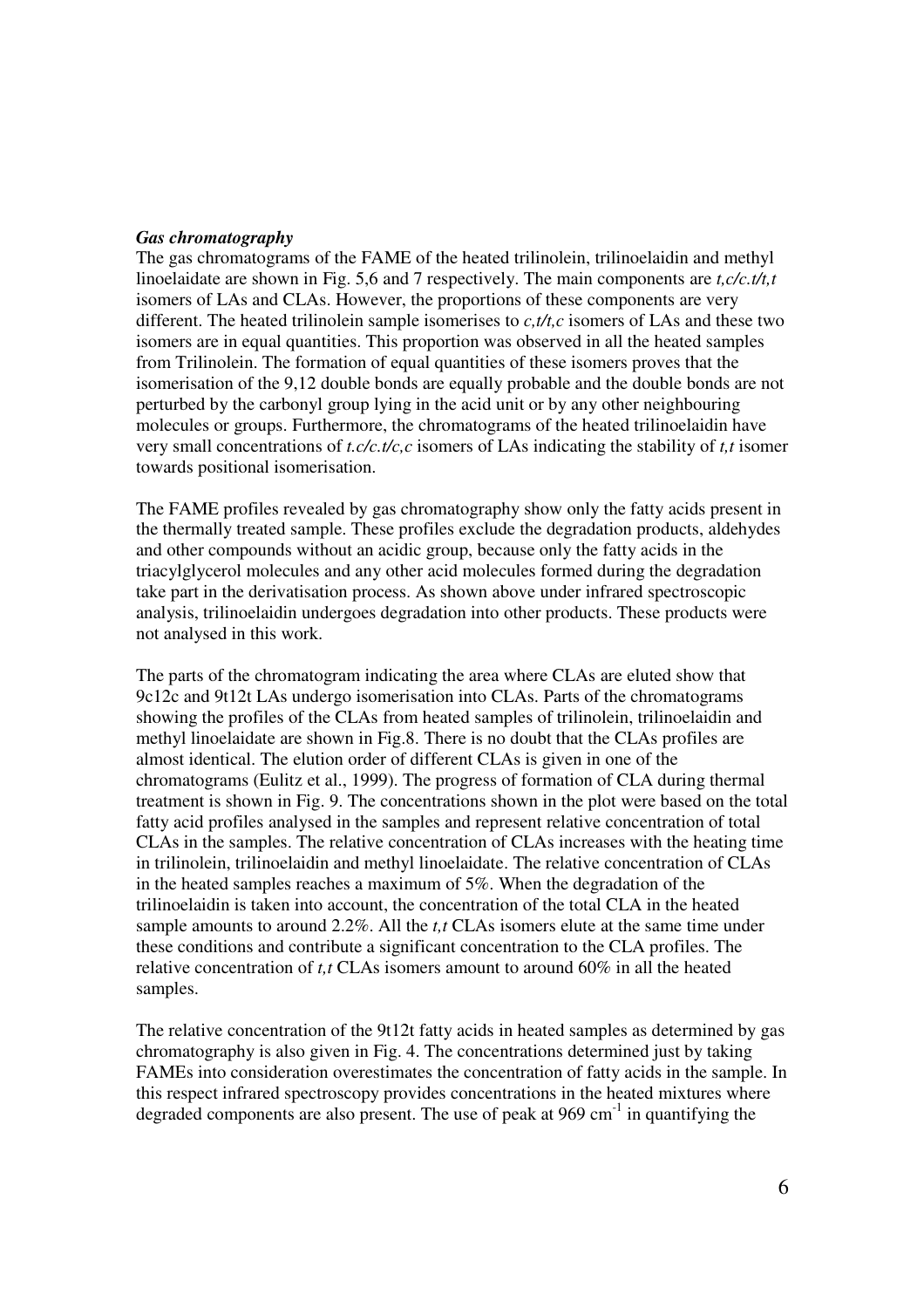concentration of trilinoeladin in the mixture is reasonable because the total concentration of 9t12c and 9c12t and 9c12c is around 6-7% and therefore the error in the determination will be in that range.

## *Mechanism*

The mechanisms proposed by Deataillats and Angers [22] can well be used here to explain the formation of CLAs from the 9t12t fatty acid moieties in the triacylglycerol molecules. Conjugated 9t11t and 10t12t fatty acids are formed as primary products through either 1) A free radical chain reaction mechanism or 2) An intramolecular [1,3] sigmatropic rearrangement mechanism. In the first mechanism a bis-allylic hydrogen at C-11 can migrate to C-9 or C-13 to form 9t11t and 10t12t fatty acids. The steps involved in the mechanisms are shown in Fig. 10. From these primary products all the isomers of CLAs are formed through a series of positional isomerisation and [1,5] sigmatropic rearrangements. These isomerisations are shown in Fig. 11.

The correctness of the proposed mechanisms can only be tested by analysing the products formed and comparing the results with the proposed mechanisms. Apart from 7c,9t, 7c9c, 12t,14c and 12c14c, all the other isomers can be identified in the chromatograms. Since, these CLAs are formed in the last stages of isomerisation, the concentrations can be too small to detect. Furthermore, the *trans,trans* isomers elute together and the presence of 7t9t and 12t14t fatty acids under the large peak is difficult to confirm.

## **Conclusion**

In this paper, we have shown evidence in the formation of CLAs from trilinolein, trlinoelaidin and methyl linoelaidate during thermal treatment. The relative concentration evolution of CLAs shows that the concentration increases with the time of heating and reaches a value around 5% both in trilinolein and trilinoelaidin. The *trans,trans* isomers dominate in the CLA mixtures and constitute around 60% of total CLAs in the sample.

Furthermore, the profiles of the CLA concentrations show identical patterns in heated trilinolein, trilinoelaidin and methyl linoelaidate. This fact alone suggests that the mechanism for the formation of CLAs from these samples should follow identical paths.

The formulated mechanisms for the formation of CLAs during the thermal treatment pave the way for the identification of the CLA isomers in the heated samples of trilinoelaidin. Thanks are due to Destaillats and Angers for giving insight into the mechanisms through their research work. The mechanism accounts for all the *t,c/c,t* CLA isomers except two positional isomers of 7,9 CLAs and two positional isomers of 12,14 CLAs.

Apart from the formation of the positional isomers and CLAs, thermal induction also causes degradation of 9t12t fatty acid. The concentration of trilinoelaidin decreases almost to half in 10 days of heating.

We have used a special experimental procedure with micro glass ampoules for the study of thermal induction. Only a fraction of a millilitre sample is required for the preparation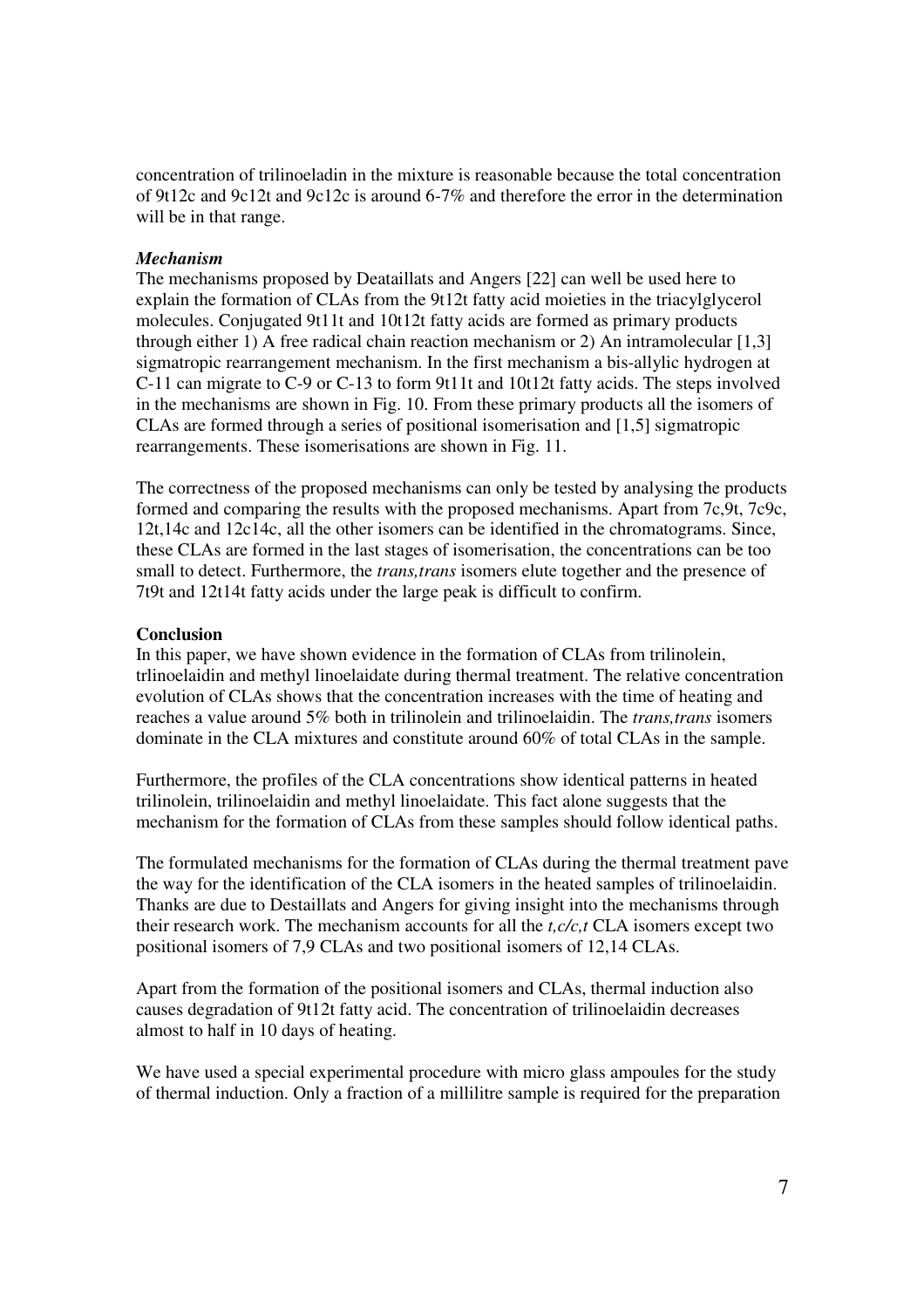of a series of samples. Similar procedure can be used in the study of reaction kinetics of high boiling organic compounds.

#### **References**

Amarù, D.L., Field, C.J., 2009. Conjugated Linoleic Acid Decreases MCF-7 Human Breast Cancer Cell Growth and Insulin-Like Growth Factor-1 Receptor Levels, Lipids 26, 449-458.

Bailey, A.E., Industrial oil and fat products, Interscience Publishers, New York, 1945, p. 696

Belton, P.S., Wilson, R.H., Sadehgi-Jorabegi, H., Peers, K.E., 1988. A Rapid Method for the Estimation of Isolated trans double bonds in Oils and fats Using FTIR combined with ATR. Lebensm. Wiss. Technol., 21, 153-157.

Belury, M.A., Vanden Heuvel, J.P., 1997. Protection against cancer and heart disease by the dietary fat, conjugated linoleic acid: potential mechanisms of action., Nutr. Dis. Update J., 1, 58-63.

Belury, M.A., 2002. Inhibition of carcinogenesis by conjugated linoleic acid: Potential mechanisms of action, Journal of Nutrition 132 (10): 2995–2998..

Berdeaux, O., Voinot, L., Angioni, E., Juaneda, P., Sebedio, J.L., 1998. A simple method of preparation of methyl trans -10, cis-12 and cis-9, trans-11-Octadecadienoates from methyl linoleate., JAOCS, 75 (12), 1749-1755.

Bhattacharya, A., Banu, J., Rahman, M., Causey, J., Fernandes, G., 2006. Biological effects of conjugated linoleic acids in health and disease, J Nutr Biochem. 17 (12): 789– 810.

Bolland, J.L., and Koch, H.P., 1945. The course of autoxidation reactions in polyisoprenes and allied compounds. Part IX. The primary thermal oxidation product of ethyl linoleate, J. Chem. Soc., 445-447.

Cawood, P., Wickens, D.G., Iversen, S.A., Braganza, J. M., Dormandy, T.L., 1983. The nature of diene conjugation in human serum, bile and duodenal juice, FEBS 162, 239- 243.

Christy, A.A., Egeberg, P.K., Østensen, E.T., 2003. Simultaneous quantitative determination of isolated *trans* fatty acids and conjugated linoleic acids in oils and fats by chemometric analysis of the infrared profiles. Vibrational spectroscopy, 33, 37-48.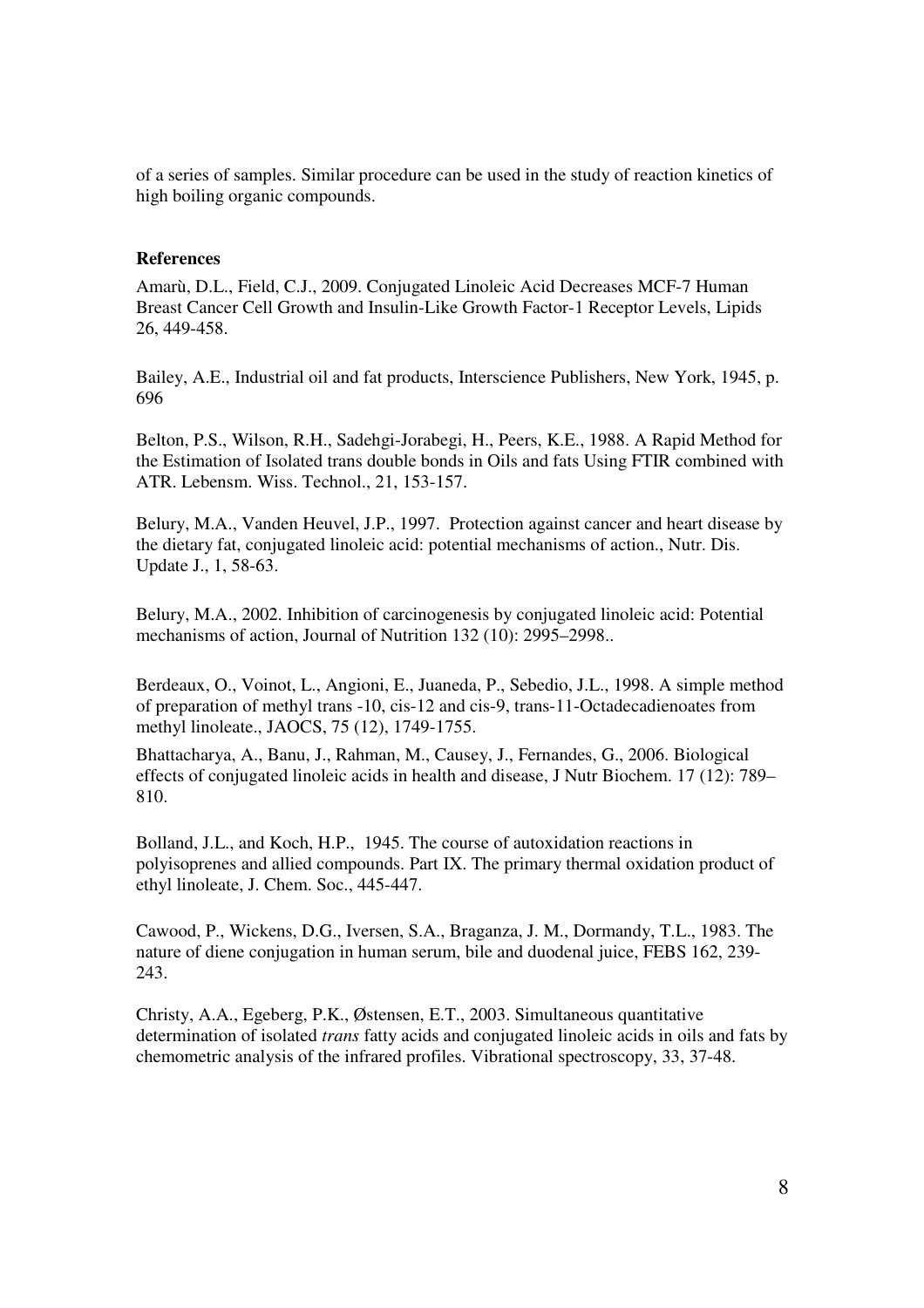Christy, A.A., Xu, Z., Harrington, P.B., 2009. Thermal Degradation and Isomerisation Kinetics of Triolein studied by Infrared Spectrometry and GC-MS Combined with Chemometrics, Chemistry and Physics of Lipids, 158, 22-31.

Coakley, M., Banni, S., Johnson, M.C., Mills, S., Devery, R., Fitzgerald, G., Paul Ross, R., Stanton, C., 2009, Inhibitory Effect of Conjugated alpha-Linolenic Acid from Bifidobacteria of Intestinal Origin on SW480 Cancer Cells, Lipids, 44, 249-256.

Destaillats, F., Angers, P., 2002. Evidence for [1,5] sigmatropic rearrangements of CLA in heated oils, Lipids, 30 (4), 435-438.

Destaillats, F., Angers, P., 2003. Directed sequential synthesis of conjugated linoleic acid isomers from  $\Delta^{7,9}$  to  $\Delta^{12,14}$ . Eur. J. Lipid Sci. Technol., 105, 3-8.

Destaillats, F., Angers, P., 2005. Thermally induced formation of conjugated isomers of linoleic acid, Eur. J. Lipid Sci. Technol., 107, 167-172.

Dutten, H.J., 1974. Analysis and Monitoring of *Trans*-isomerization by IR ATR Spectrometry. JAOCS, 51, 406-409.

Eulitz, K., Yurawecz, M.P., Sehat, N., Fritsche, J., Roach, J.A.G., Mossoba, M.M., Kramer, J.K.G., Adlof, R.O., Ku, Y., 1999. Preparation, separation, and confirmation of the eight geometricalcis/trans conjugated linoleic acid isomers 8,10-through 11,13-18 : 2 Lipids**,** 34 **(**8), 873-877.

Farmer, E.H., Koch, H.P., Sutton, D.A., 1943. The Course of Autoxidation Reactions in Polyisoprenes and Allied Compounds, Rearrangement of Double Bonds During Autoxidation, J. Chem. Soc., 541–547.

Ip, C., Chin, S.F., Scimeca, J.A., Pariza, M.W., 1991. Mammary cancer prevention by conjugated dienoic derivatives of linoleic acid, Cancer Res., 51, 6118-6124.

Ip, C., Chin, S.F., Scimeca, J.A., Thompson, H.J., 1994. Conjugated Linoleic acid. A powerful anticarcinogen from animal fat sources, Cancer Suppl., 74, 1050-1054.

Kass, J. P., and Burr, G. O., 1939. Pseudo-eleostearic acid, J. Am. Chem. Soc., 63**, (**12), 3292**-**3294.

Kelley, N.S., Hubbard, N.E., Erickson, K.L., 2007. Conjugated linoleic acid isomers and cancer, J Nutr 137, 2599-2607.

Kraft, J., Collomb, M., Mockel, P., Sieber, R., Jahreis, G., 2003. Differences in CLA distribution of Cow's milk lipids, Lipids, 38 (6), 657-664.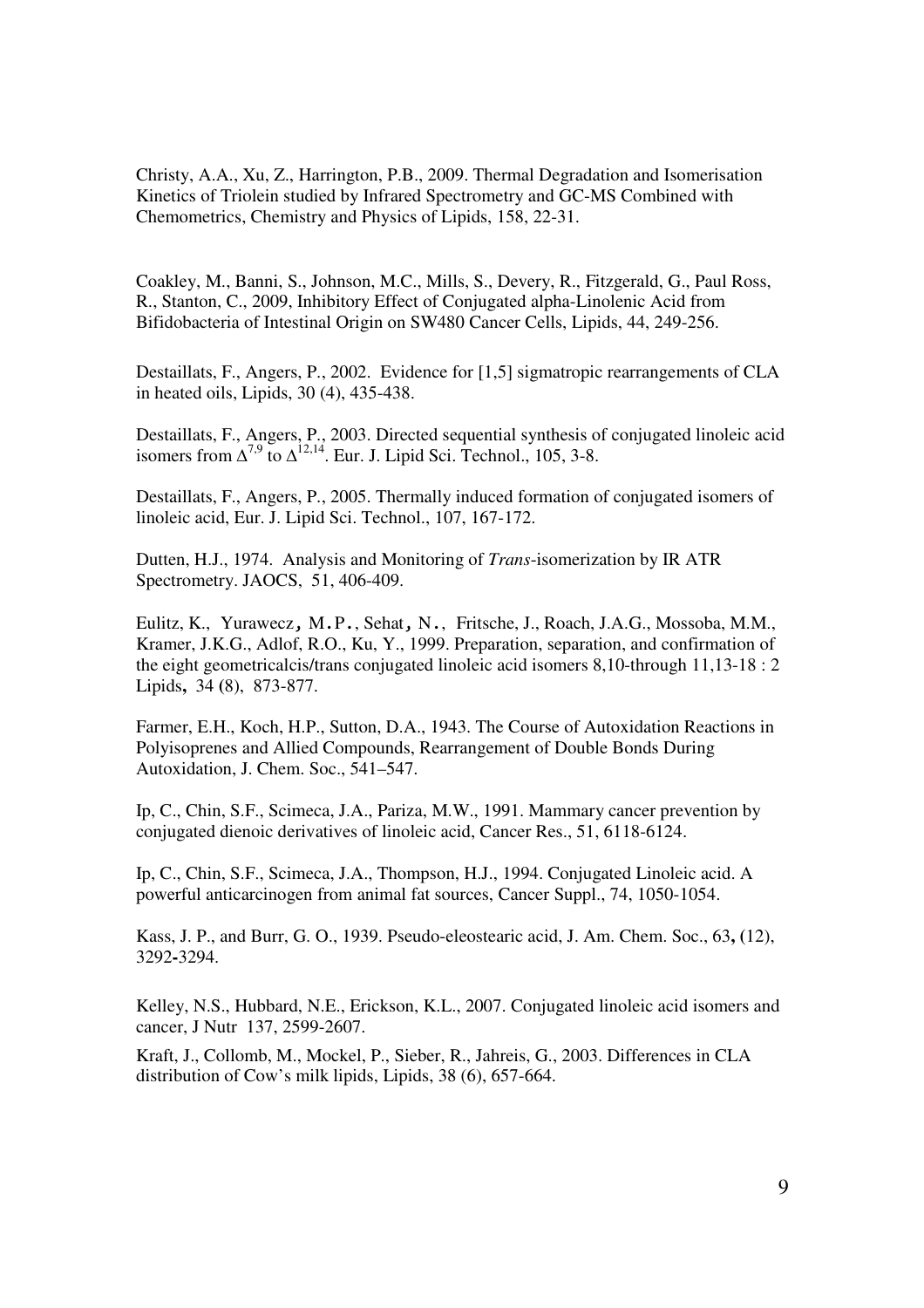Kramer, J.K.G., Cruz-Hernandez, C., Deng, Z., Zhou, J., Jahreis, G., Dugan, M.E.R., 2004. Analysis of Conjugated Linoleic acid and Trans 18:1 isomers in synthetic and animal products, Am. J. Clin. Nutr. 79 (suppl), 1137s-1145s.

Kritchevsky, D., 2000. Antimutagenic and some other effects of conjugated linoleic acid, Br J Nutr. 83 (5), 459–465.

Lancer, A.C., Emkem, E.A., 1988. Comparison of FTIR and capillary GC methods for quantitation of *trans* Unsaturation in fatty acids methyl esters, Ibid, 65, 1483-1487.

Larsen, T.M., Toubro, S., Astrup, A., 2003. Efficacy and safety of dietary supplements containing CLA for the treatment of obesity: evidence from animal and human studies, *J.*  Lipid Res. 44 (12), 2234–2241.

Lin, Y., Ying, C., Zhen-Yu, C., 2004. Stability of conjugated linoleic acid isomers in egg yolk lipids during frying, Food Chemistry, 86, 531–535.

Moore, T., Spectroscopic changes in fatty acids, 1939. Biochem. J., 33, 1635-1638.

Mossoba, M.M, McDonald, R.E., Armstrong, D.J., Page, S.W., 1991. Identification of Minor C18 triene and Conjugated Diene Isomers in Hydrogenated Soybean Oil and Margarine by GC-MI-FT-IR Spectroscopy, Journal of Chromatographic Science, 29, 324-330.

Mossoba, M.M., Yurawecz, M.P., McDonald, R.E., 1996. Rapid determination of total *trans* content of neat hydrogenated oils by attenuated total reflection spectroscopy, JOACS, 73 (8), 1003-1009.

Nichols Jr., P. L., Herb, S.F., Riemensschneider, R.W., 1951. Isomers of conjugated fatty acids I. Alkali–isomerized Linoleic acid, J. Am. Chem. Soc., 73, 247-252.

Nicolosi, R.J., Courtemanche, K.V., Laitinen, L., Scimeca, J.A., Huth, P.J., 1993. Effect of feeding diets Enriched in conjugated linoleic acid on lipoproteins and aortic atherogenesis in hamsters, Circulation, 88:suppl. 2458.

Pariza, M.W., Park, Y., Cook, M.E., 2001. The biologically active isomers of conjugated linoleic acid, Prog Lipid Res. 40 (4), 283–98.

Parodi, P.W., 1996. Milk fat components-possible chemopreventive agents for cancer and other diseases, Australian J. Dairy Technol., 51, 24-32.

Radlove, S. B., Teeter, H. M., Bond, W. H., Cowan, J. C., and**.** Kass**,** J. P., 1946. Catalytic Isomerization of Vegetable Oils: Nickel Catalysts**,** Ind**.** and Eng**.** Chem**.,** 38**,**  997**-**1002**.**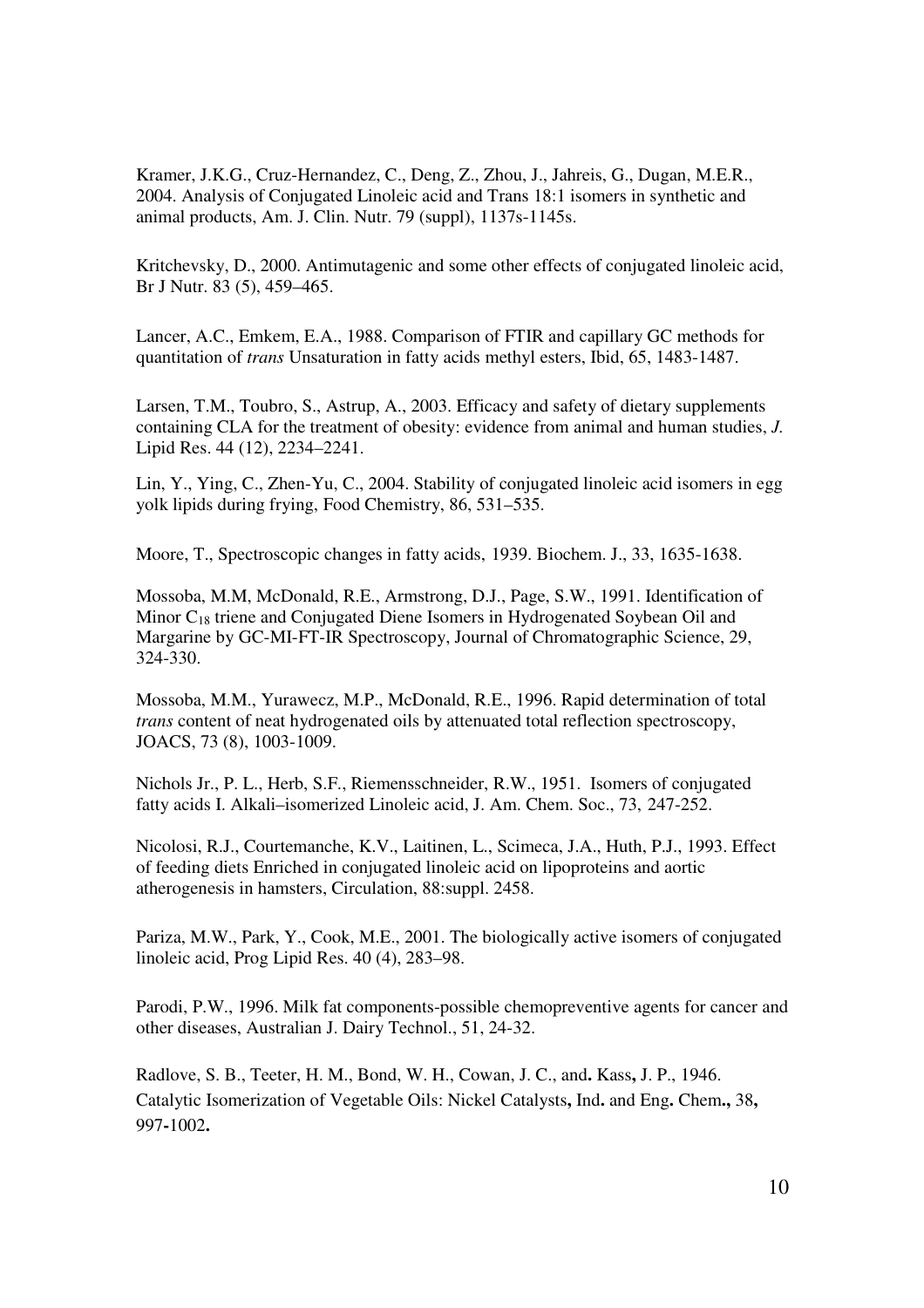Shanta, N.C., Decker, E.A., Ustunol, Z., 1992. Conjugated Linoleic acids concentration in processed cheese, J. Am. Oil Chem. soc., 69, 425-428.

Schrezenmeir, J., Jagia, A., 2000. Milk and Diabetes, J. Am. Coll. Nutr., 19 (90002) 176S-190S.

Scimeca, J.A., Miller, G.D., 2000. Potential Health Benefits of Conjugated Linoleic Acid, J. Am. Coll. Nutr., 19 (4), 470S-471S.

Thom, E., Wadstein, J., Gudmundsen, O., 2001. Conjugated linoleic acid reduces body fat in healthy exercising humans, The Journal of International Medical Research, 29 (5) 392–396.

Tricon, S., Burdge, G.C., Kew, S., 2004. Opposing effects of cis-9,trans-11 and trans-10,cis-12 conjugated linoleic acid on blood lipids in healthy humans, Am. J. Clin. Nutr. 80 (3): 614–20.

Voorrips, L.E., Brants, H.A., Kardinaal, A.F., Hiddink, G.J., Van den Brandt, P.A., Goldbohm, R.A., 2002. Intake of conjugated linoleic acid, fat and other fatty acids in relation to postmenopausal breast cancer: the Netherlands Cohort Study on Diet and Cancer, Am. J. Clinical Nutrition, 76 (4), 873-882.

Wang, L.S., Huang, Y.W., Sugimoto, Y., 2006. Conjugated linoleic acid (CLA) upregulates the estrogen-regulated cancer suppressor gene, protein tyrosine phosphatase {gamma} (PTP{gamma}), in human breast cells, Anticancer Res 26, 27–34.

Yurawecz, M.P, Roach, J.A.G., Sehat, N., Mossoba, M.M., Kramer, J.K.G., Fritsche, J., Steinhart, H., Ku, Y., 1998. A new conjugated linoleic acid isomer, 7trans, 9 cisoctadecanoic acid, in cow milk, cheese, beef and human milk and adipose tissue, Lipids, 33 (8), 803-809.

Zulet, M.A., Marti, A., Parra, M.D., Martínez, J.A., 2005. Inflammation and conjugated linoleic acid: mechanisms of action and implications for human health. J. Physiol. Biochem**.** 61 (3), 483–94.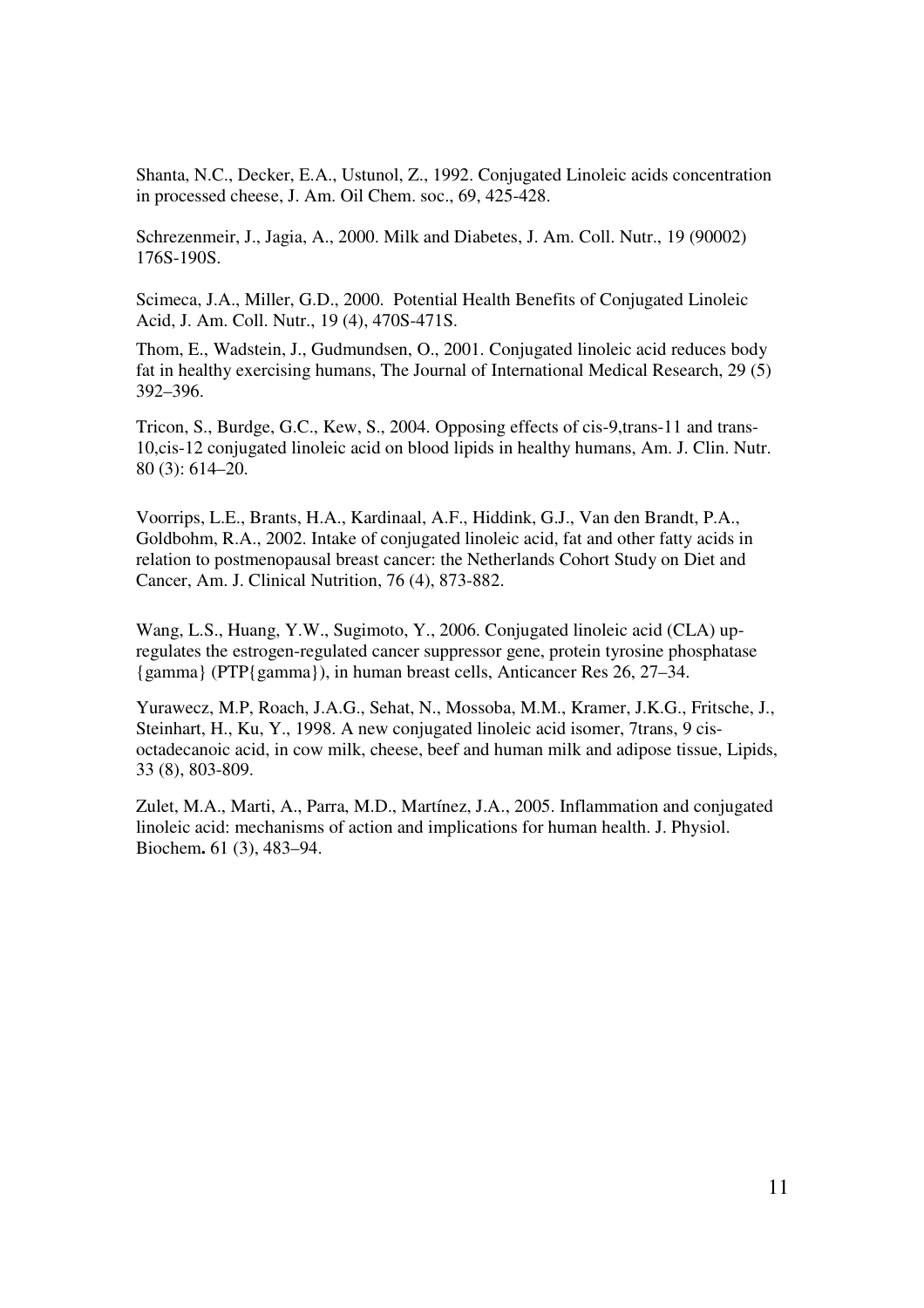

Fig. 1. Infrared spectra of some of the heat treated samples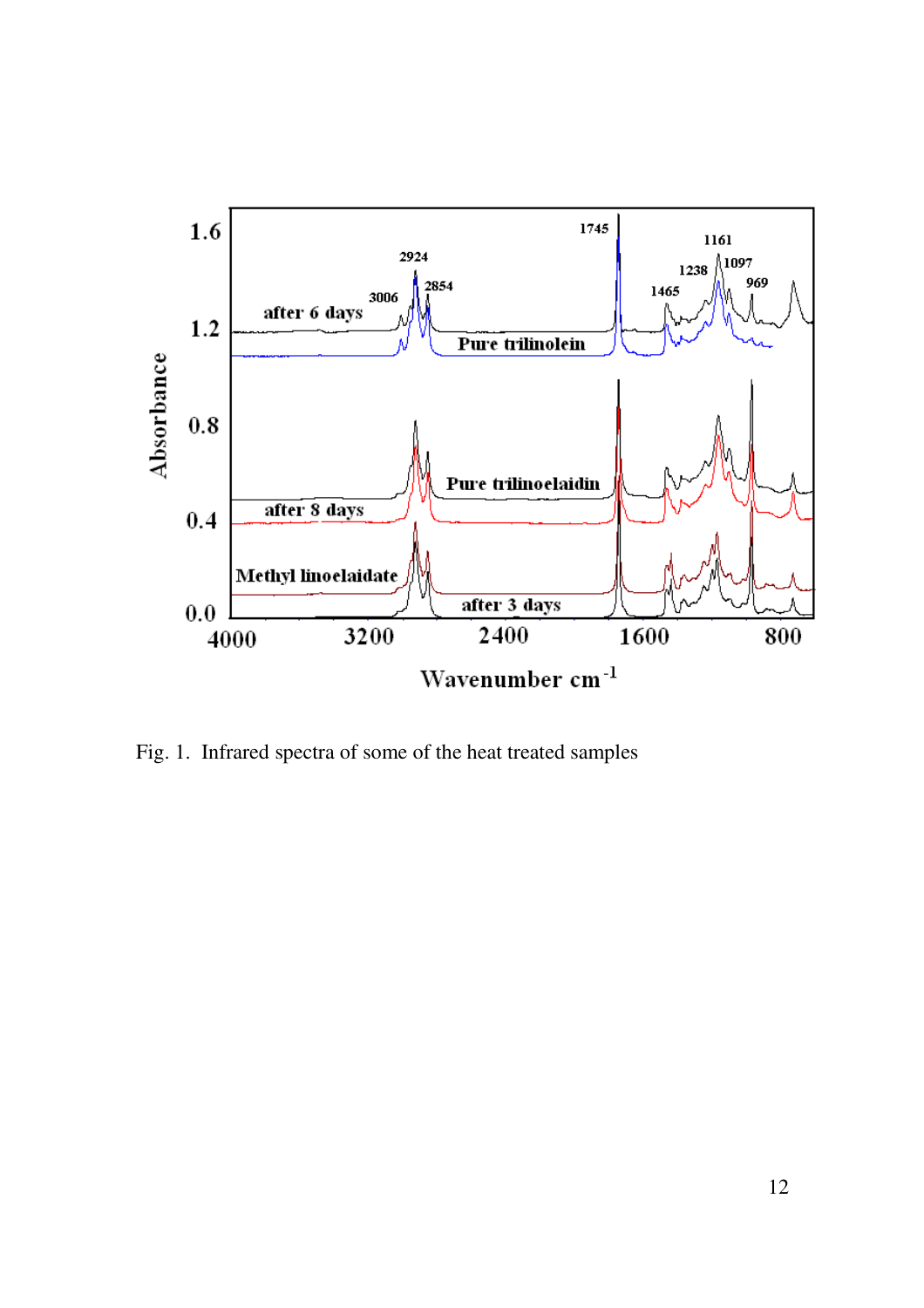

Fig. 2. a) The second derivated infrared profiles of pure trilinolein and a heat treated sample in the region  $1015-915$  cm<sup>-1</sup>. b) The difference spectrum showing the absorptions arising from the formation of CLAs in the heated sample.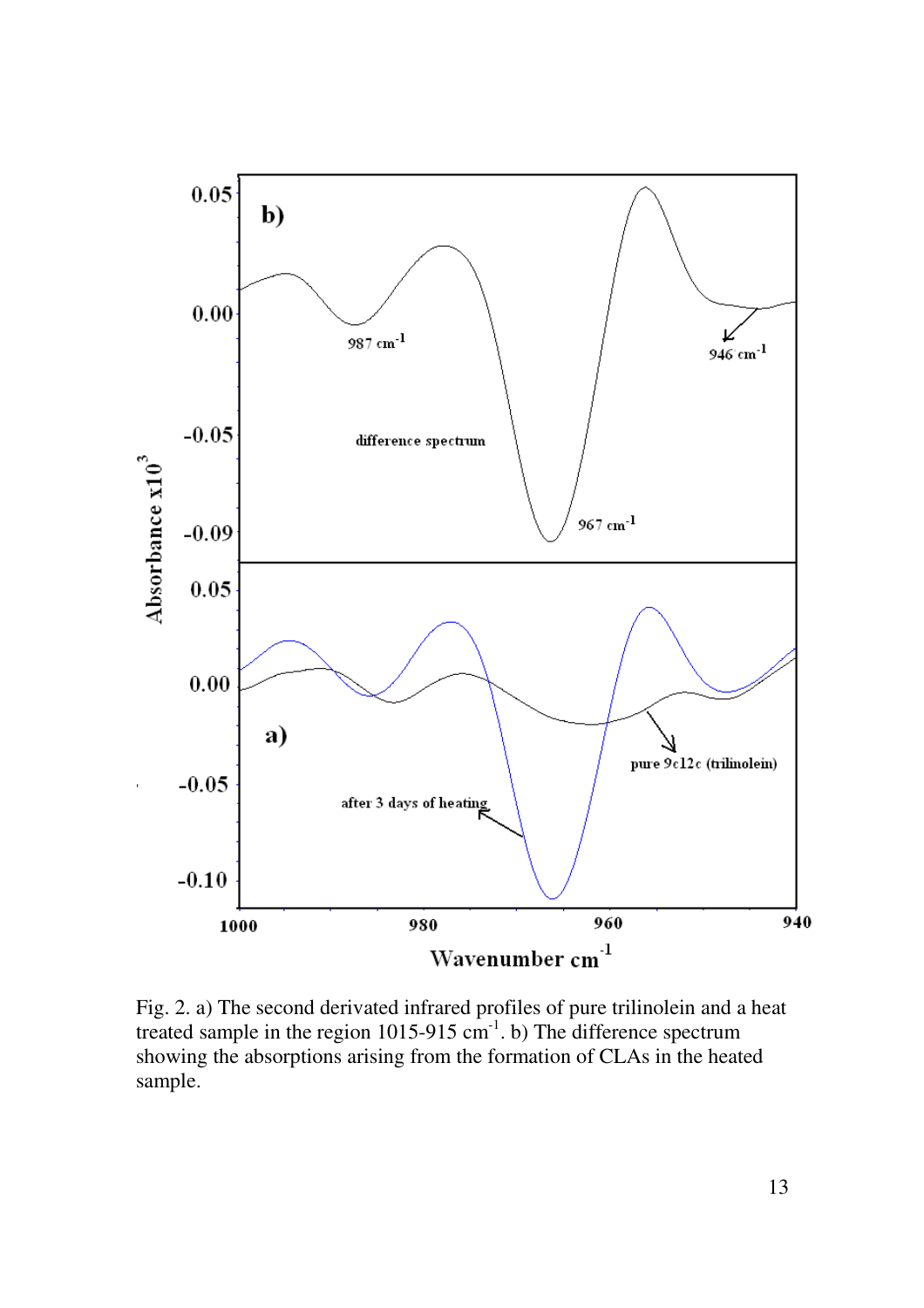

Fig. 3. The second derivated infrared profiles of the heat treated samples in the region  $1015-915$  cm<sup>-1</sup>.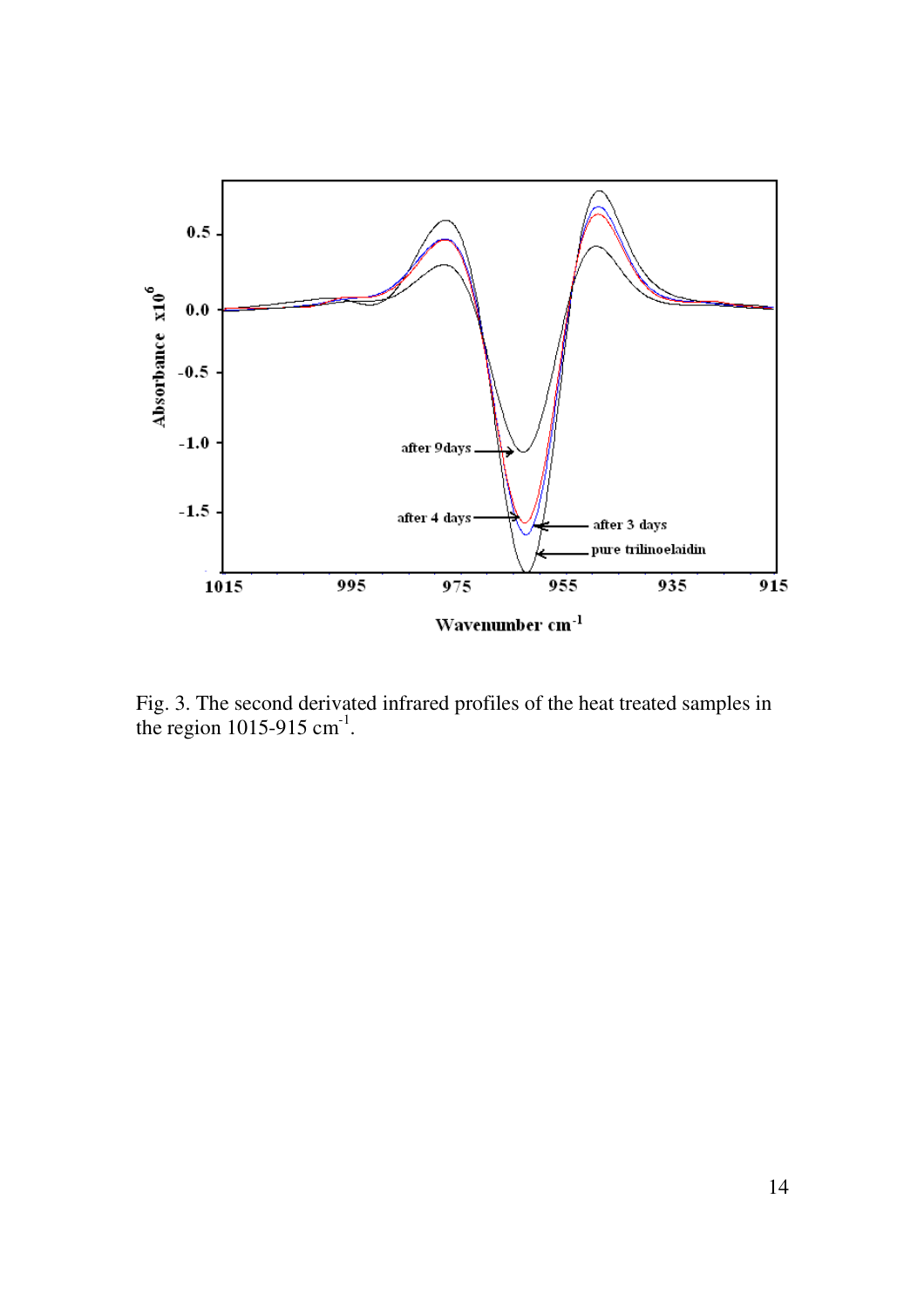

Fig. 4. The concentration profiles of trilinoelaidin in the heated samples as determined by infrared spectroscopy and gas chromatography.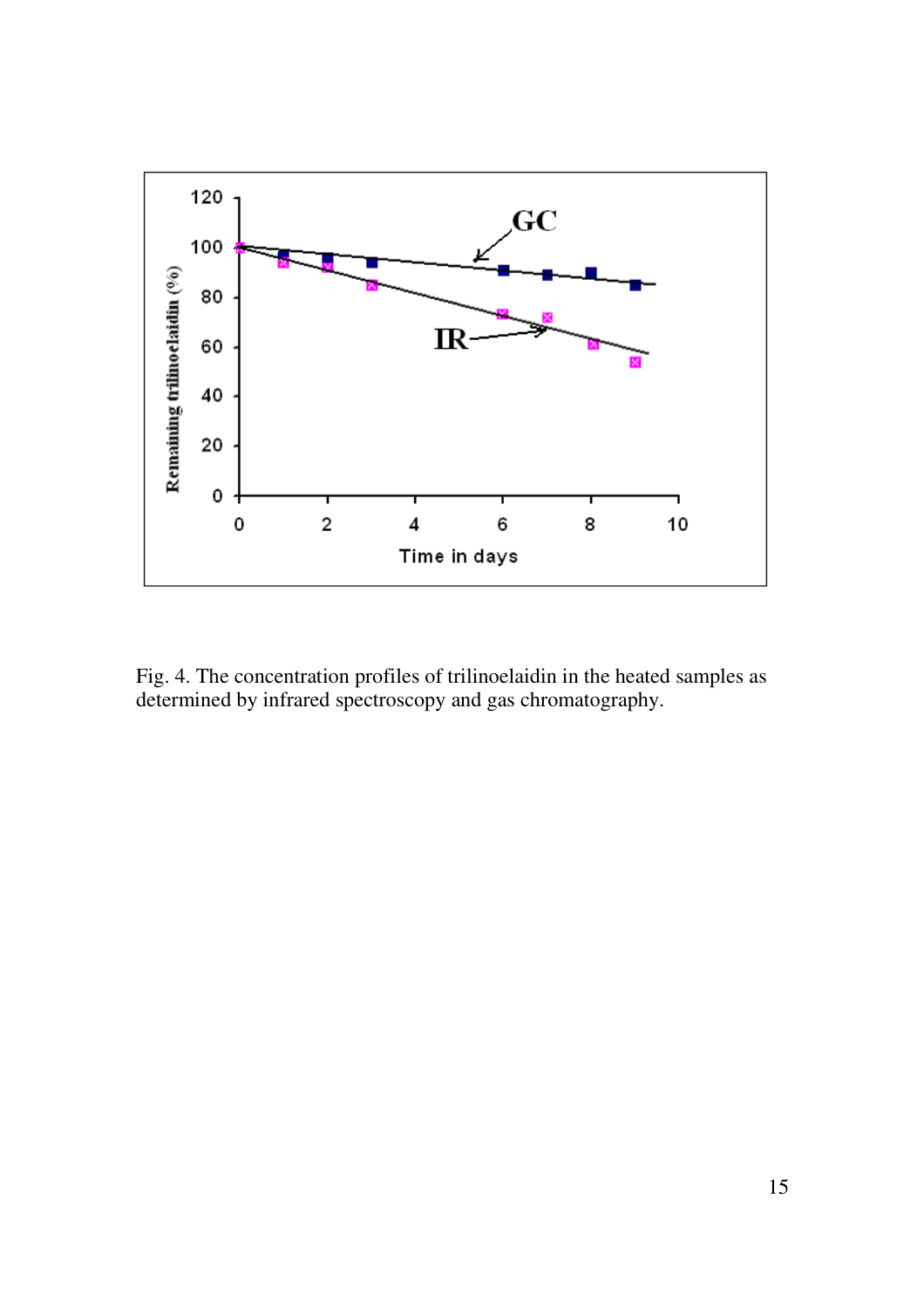

Fig. 5.Gas chromatogram of FAMEs prepared from heat treated trilinolein samples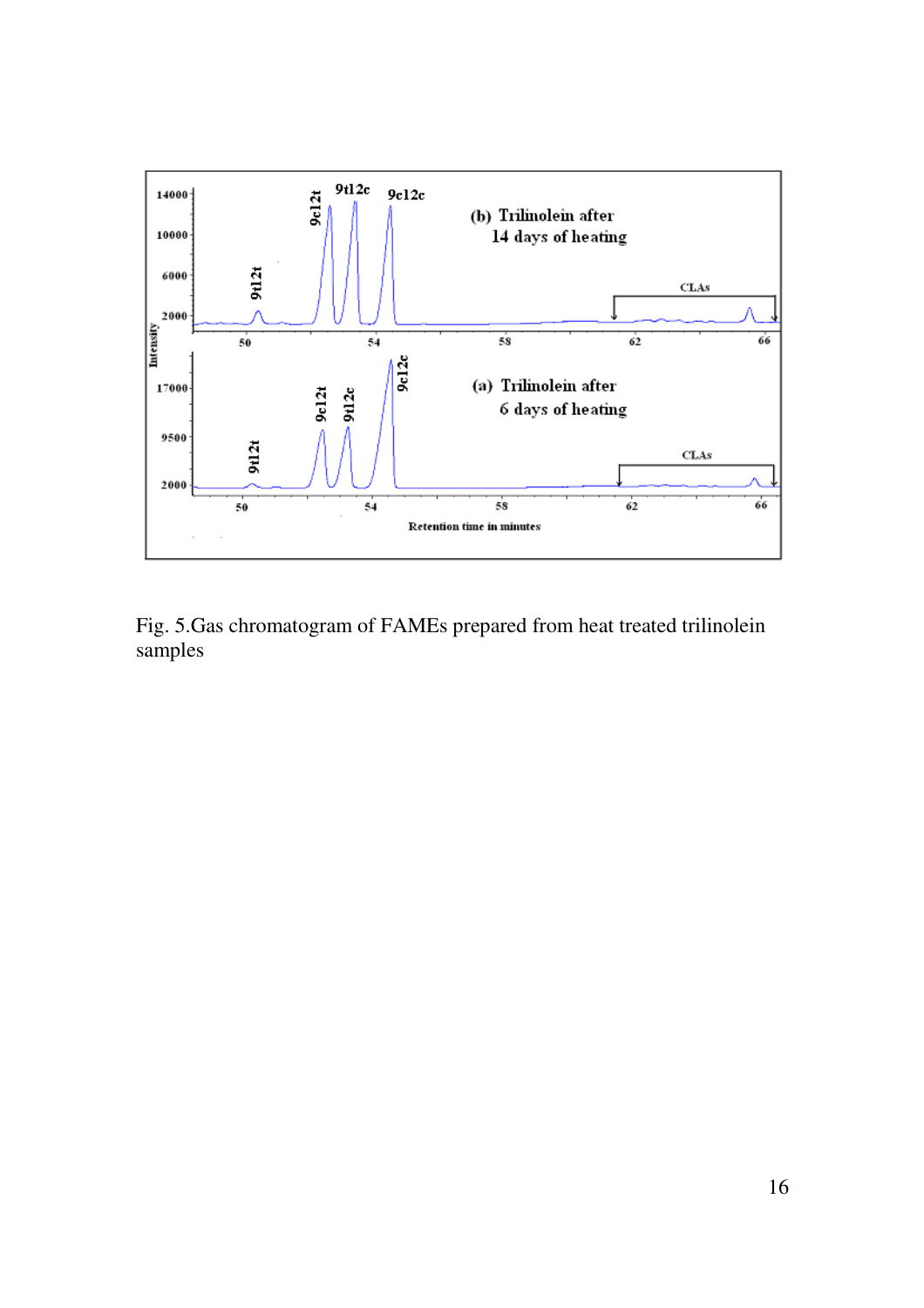

Fig. 6.Gas chromatogram of FAMEs prepared from heat treated trilinoelaidin samples

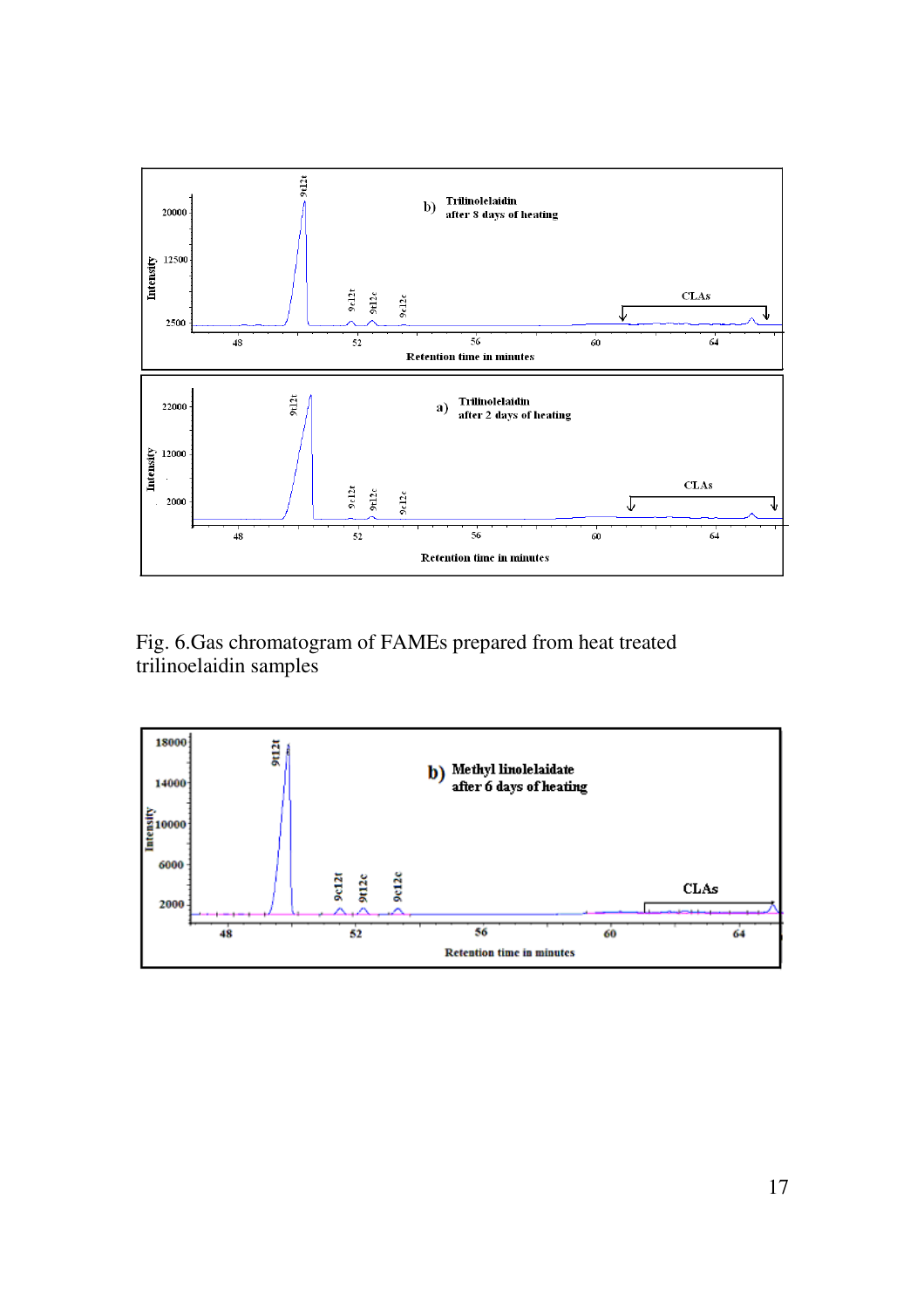

Fig. 7.Gas chromatogram of the samples prepared from heat treated methyl linolelaidate; 9t12t FAME.

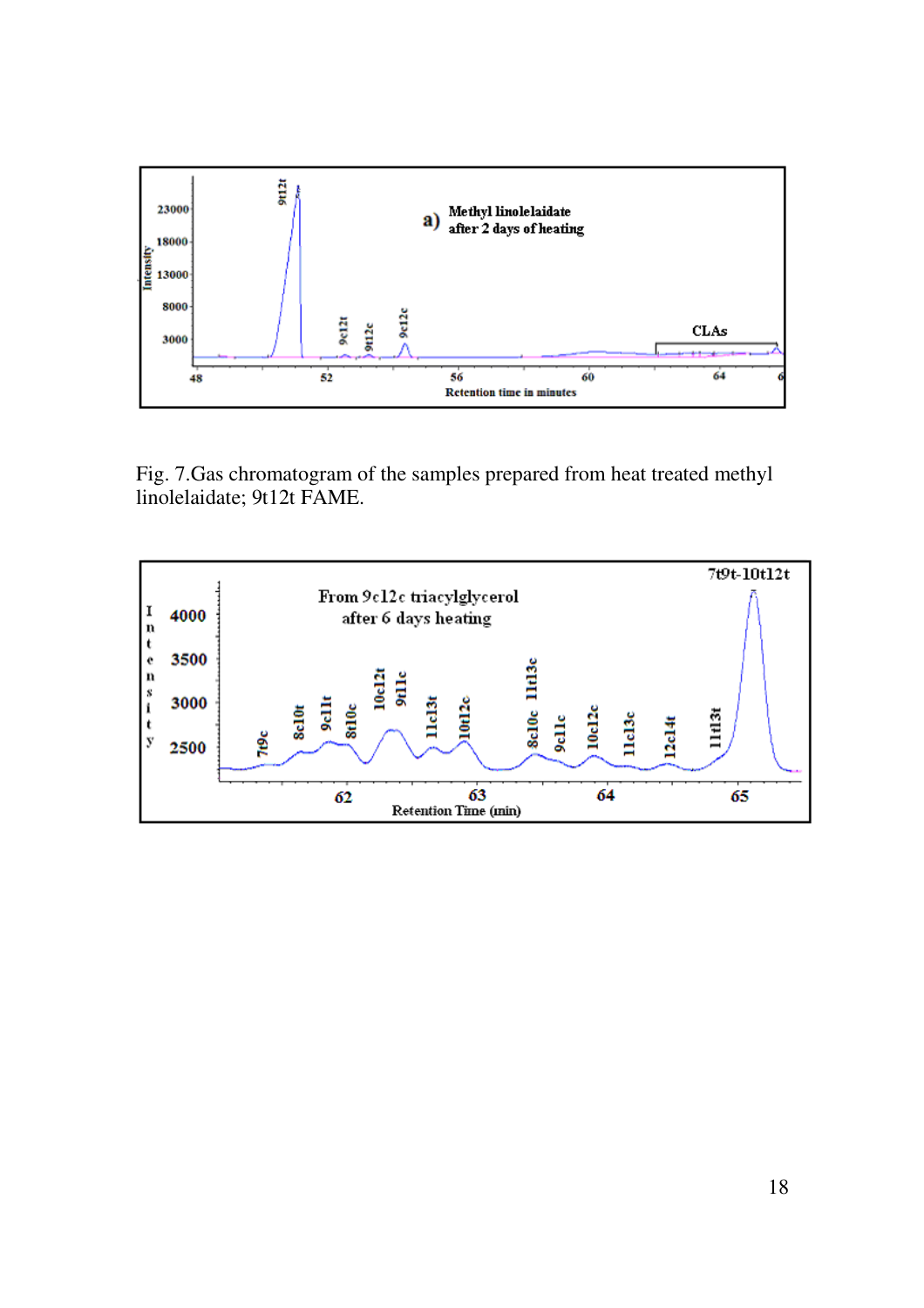

Fig. 8.Partial gas chromatogram of FAMEs of CLAs in the heat treated samples. The elution order of CLAs from Eulitz et al, 1999.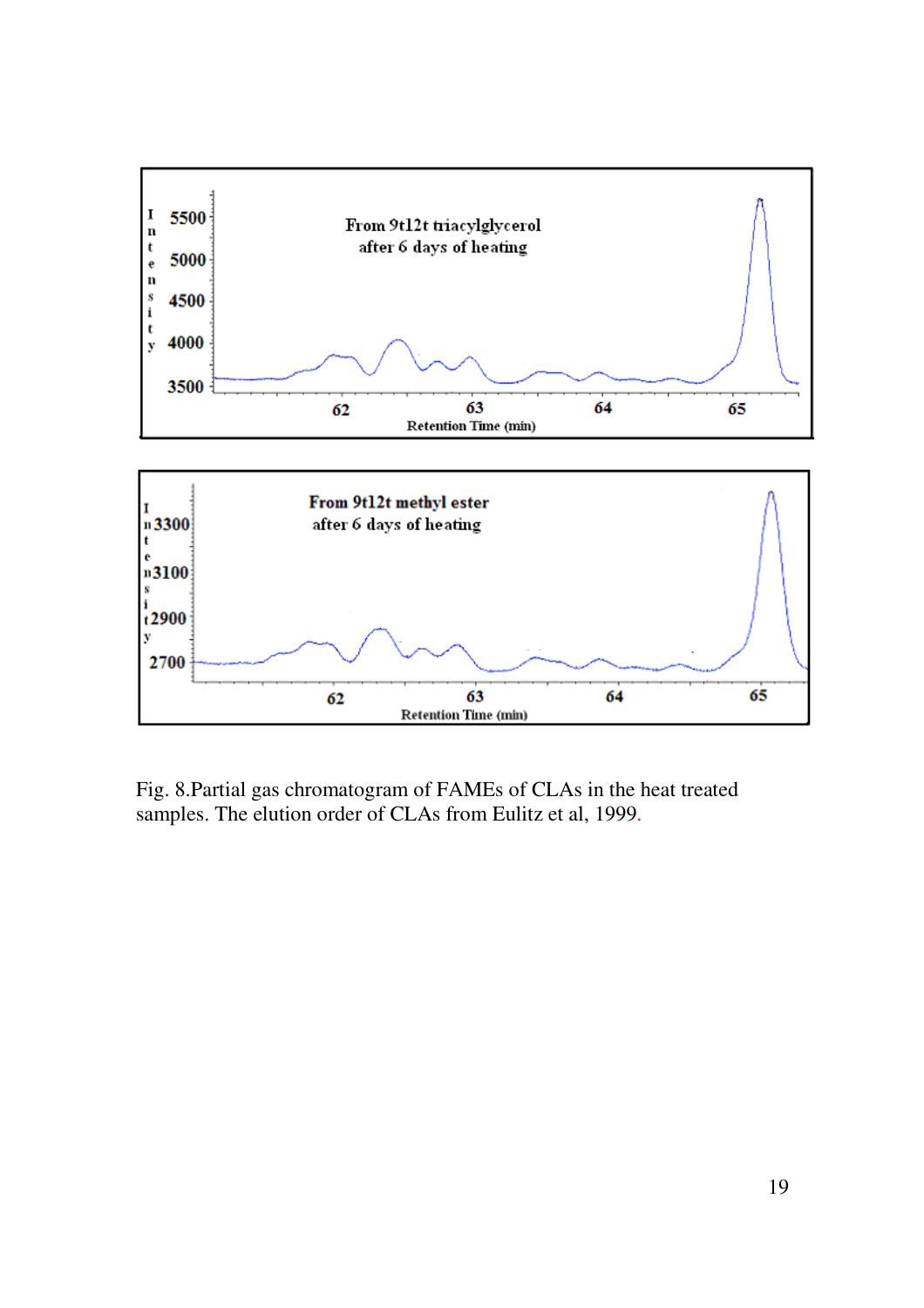

**Heating time in days** 

Fig. 9. Plots showing the concentration evolution of the total CLAs and *trans,trans* CLAs in the heated samples.

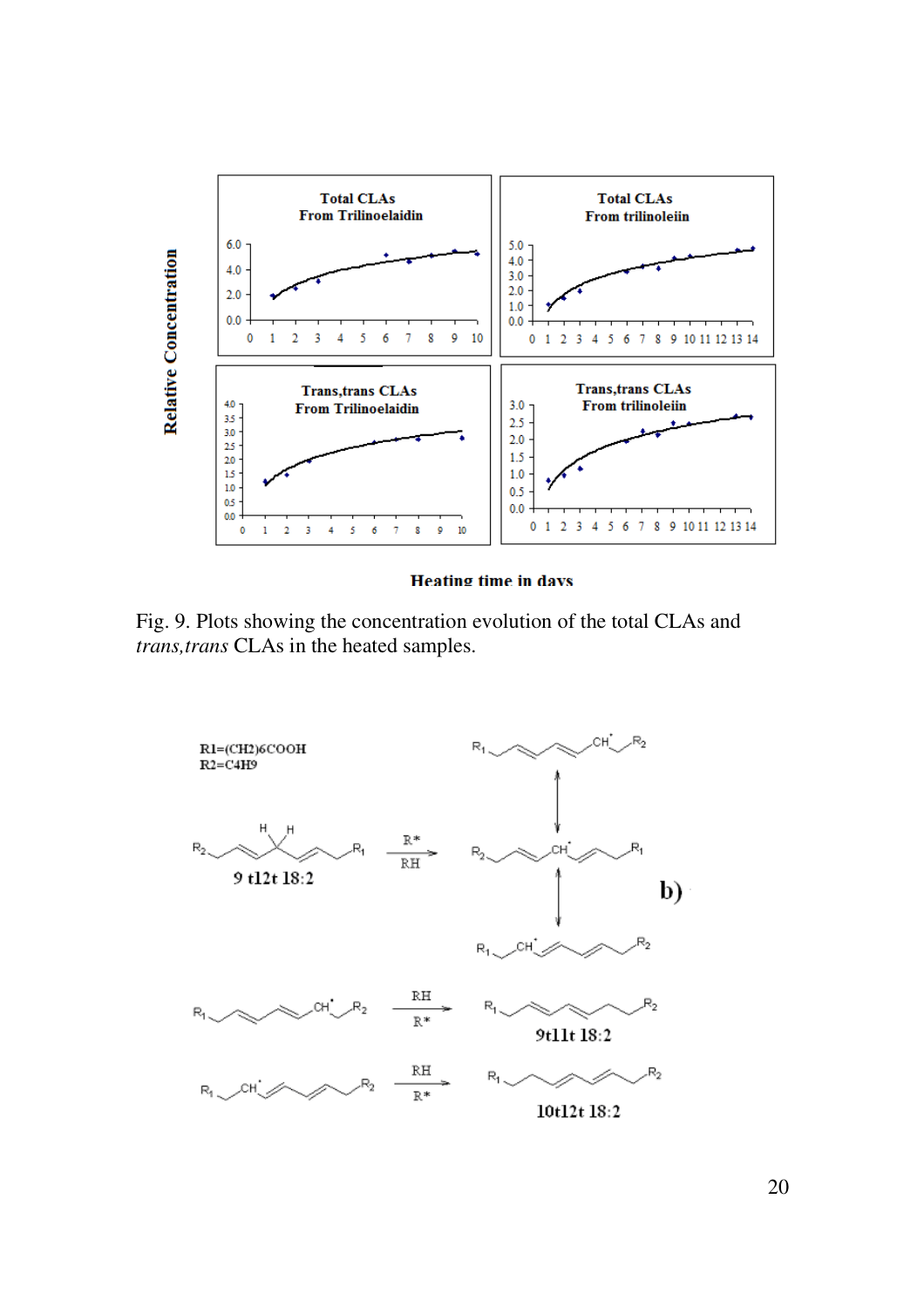

Fig. 10. Figures showing the radical and [1,3] sigmatropic rearrangement mechanisms leading to the formation of 10t12t and 9t11t CLAs from 9c12c and 9t12t LAs during thermally induced isomerisation. These rearrangements are theoretical and of no practical use for synthesising CLA isomers. The conversion is only about 5% from 9t12t to a mixture of CLA isomers.